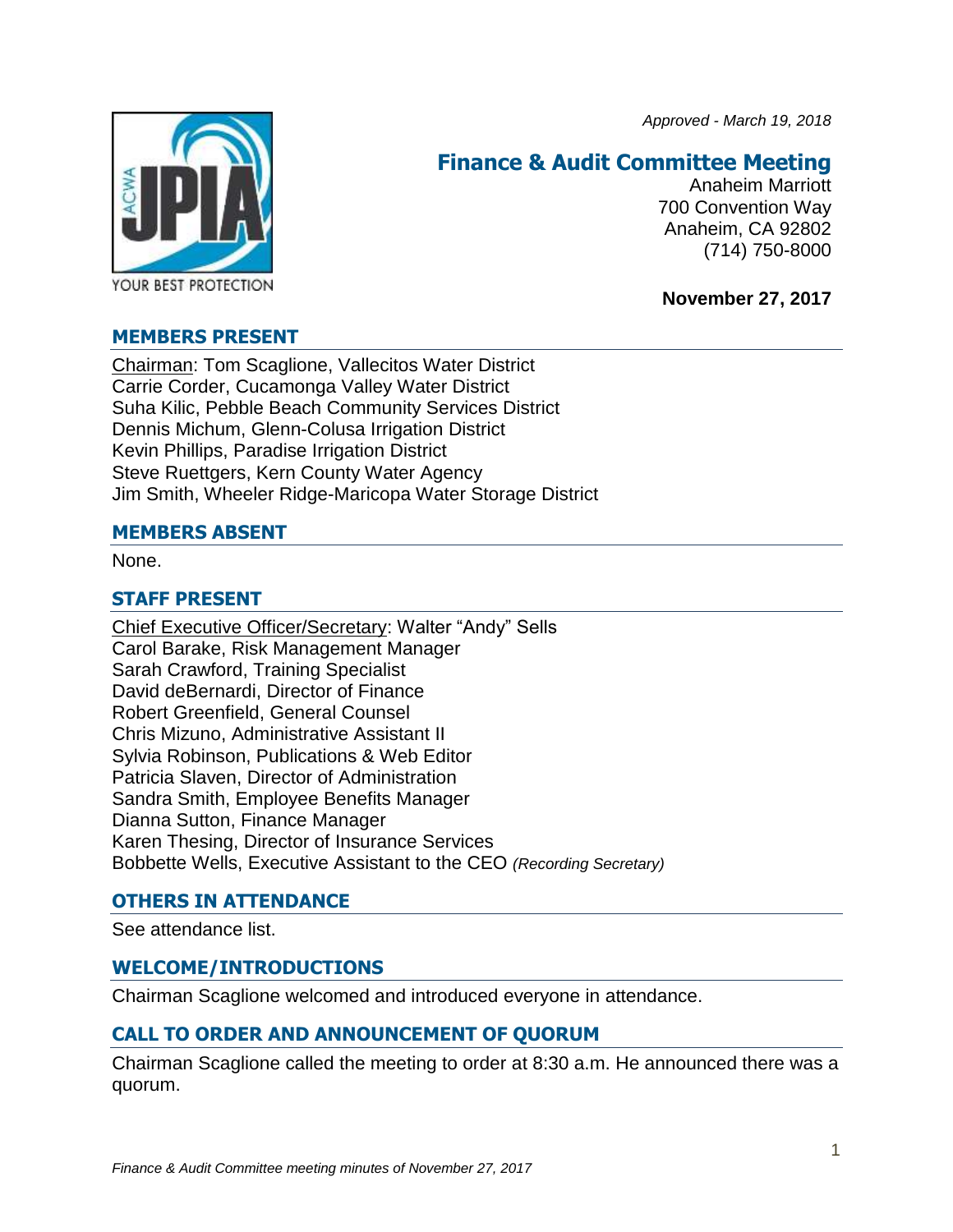### **ANNOUNCEMENT RECORDING OF MINUTES**

Chairman Scaglione announced that the meeting would be recorded to assist in preparation of minutes. Recordings are only kept 30 days following the meeting, as mandated by the California Brown Act.

### **EVACUATION PROCEDURES**

Mr. Sells briefly reviewed the building evacuation procedures.

#### **PUBLIC COMMENT**

Chairman Scaglione noted that, as the agenda stated, members of the public would be allowed to address the Finance & Audit Committee on any agenda item prior to the Committee's decision on that item. Comments on any issues on the agenda, or not on the agenda, were also welcomed. No comments were brought forward.

#### **ADDITIONS TO OR DELETIONS FROM THE AGENDA**

Chairman Scaglione asked for any additions to, or deletions from, the agenda; staff had none.

### **APPROVAL OF MINUTES**

Chairman Scaglione called for approval of the minutes of the August 29, 2017 meeting.

M/S/C (Ruettgers/Michum) (Corder-Yes; Kilic-Yes; Michum-Yes; Phillips-Yes; Ruettgers-Yes; Smith-Yes; Scaglione-Yes): That the Finance & Audit Committee approve the minutes of the August 29, 2017 meeting, as presented.

### **MEETINGS ATTENDED ON BEHALF OF THE JPIA**

None reported.

### **ACTUARY REPORTS**

Mujtaba Datoo and Tracy Fleck, both actuaries from Aon, presented an actuarial overview of the Liability, Property, and Workers' Compensation Programs. The discussion touched upon the outstanding liabilities as of September 30, 2017, projected losses for the upcoming fiscal year, and a historical perspective.

Ms. Fleck summarized that the Workers' Compensation Program liability decreased by \$0.8 million from 2016 to 2017, the Liability Program increased by \$3.6 million, and the Property Program increased by \$0.1 million. The funding loss rate change from 2017/18 to 2018/19 in Work Comp was -2%, Liability +7%, and Property +2%.

### **CREATION OF CAPTIVE INSURANCE COMPANY**

Mr. Sells updated the Committee on the possibility of creating a Captive Insurance Company. He explained that a Captive is an insurance company owned by the parent that underwrites the insurance needs of the organization.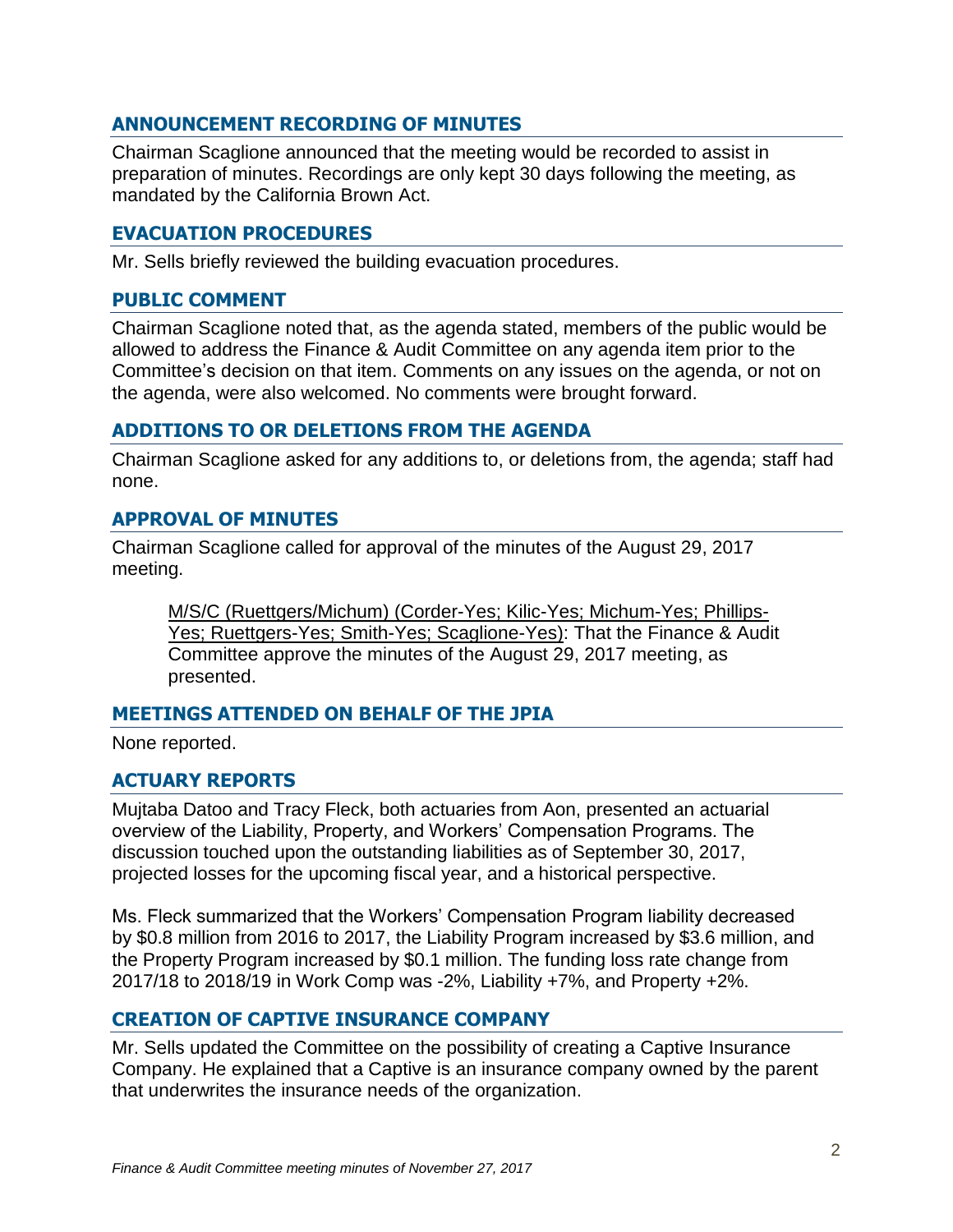Several advantages to a Captive are to better utilize assets, provide greater flexibility in managing retentions/limits/market fluctuations, and to create a layer of protection for potential adverse State of California actions.

The next steps are to identify necessary professionals, create a feasibility study, identify structure, and create an operational plan.

There was much discussion on this topic and many questions. Mr. Sells indicated that he would be giving a more in depth discussion at the pre-Board luncheon.

### **MISCELLANEOUS**

Future Agenda Items None stated.

Availability for Upcoming Meeting(s)

The next scheduled Finance & Audit Committee meeting, March 19, 2018, at 1:00 p.m. No conflicts were noted.

The Finance & Audit Committee meeting adjourned at 10:01 a.m.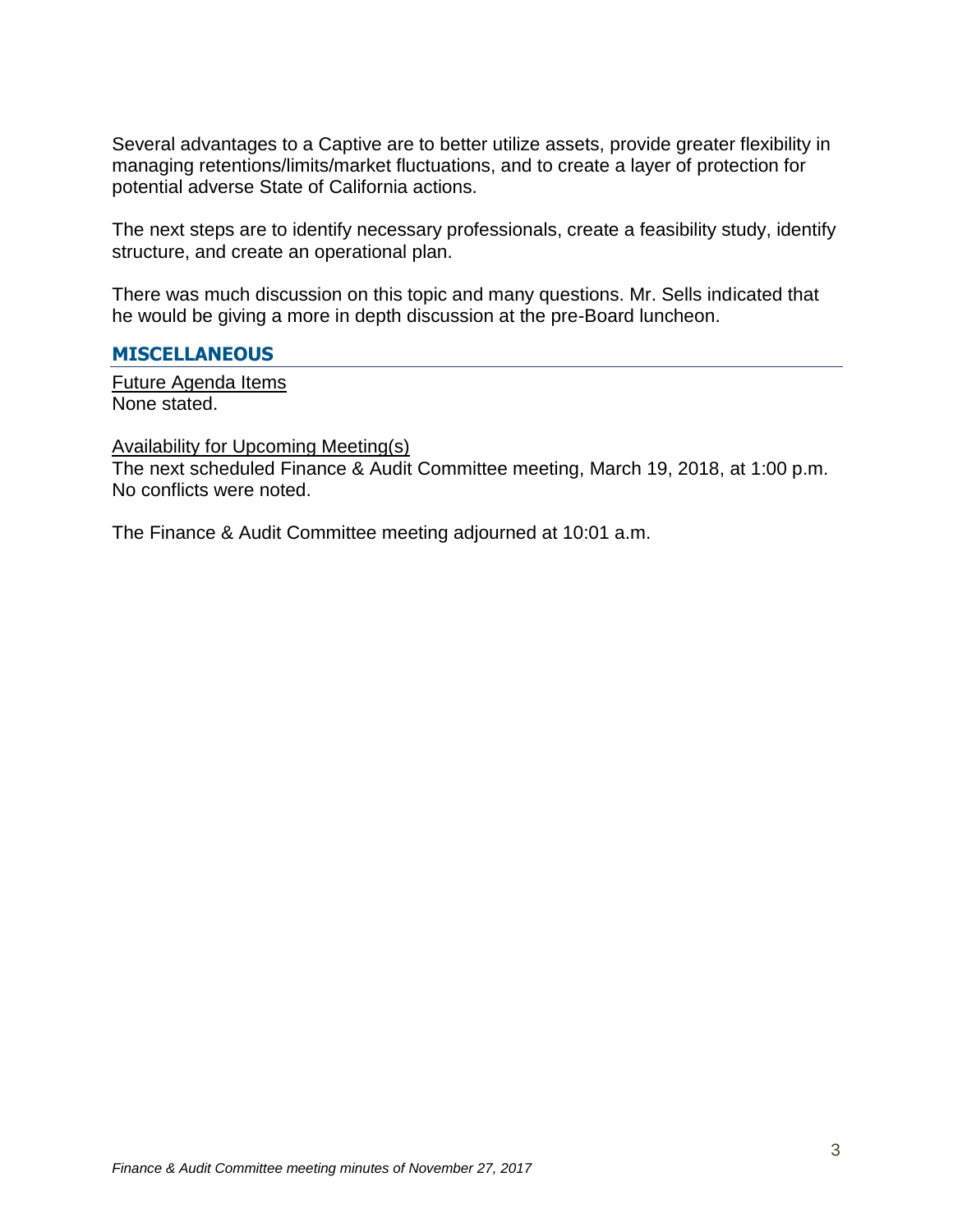#### **JPIA FINANCE & AUDIT COMMITTEE MEETING**

#### *District / Organization Name Position*

Alta Irrigation District **Irma Faria** Controller Antelope Valley-East Kern Water Agency **Patti Rose** Patti Rose **Office Manager** Calleguas Municipal Water District Thom Slosson Director Calleguas Municipal Water District **Scott Quady Calleguas Municipal Water District** Control Control Control Oriector Carpinteria Valley Water District **Alonzo Orozco** Director Castaic Lake Water Agency **Castaic Lake Water Agency** Jerry Gladbach Director Chino Basin Watermaster **Bob Kuhn** Bob Kuhn Director Cucamonga Valley Water District **Cucamonga Valley Water District Cucamonga** Valley Water District El Toro Water District **Fred Adiarian** Fred Adiarian **Director** Elk Grove Water District Tom Nelson Director Elsinore Valley Municipal Water District **Phil Williams** Phil Williams Director Florin Resource Conservation District **Finance Manager** Patrick Lee Finance Manager Fresno Metropolitan Flood Control District Ken Groom Netropolitan Director Friant Power Authority Carl Janzen Director Friant Water Users Authority **Carl Janzen** Carl Janzen **Director** Director Helix Water District **National Community Community** DeAna Verbeke Director Henry Miller Reclamation District No. 2131 Palmer McCoy Executive Assistant Hi-Desert Water District **Roger Mayes** Director Humboldt Bay Municipal Water District **Bruce Rupp Bruce Rupp Director** Kern County Water Agency **Charles Wulff** Director La Habra Heights County Water District **Pam McVicar** Pam McVicar Director La Puente Valley County Water District **William Rojas** Director La Puente Valley Water District The Communication Cina Herrera Communication Supervisor Madera Irrigation District Carl Janzen Director Madera-Chowchilla Water & Power Authority Carl Janzen Director Main San Gabriel Basin Watermaster **Dan Arrighi** Dan Arrighi Director Mission Hills Community Services District **Jim MacKenzie** Director North Coast County Water District **Material Constructs** Jack Burgett Director Palmdale Water District **Dennis Lamoreaux** Dennis LaMoreaux **Ceneral Manager** PFM Asset Management **National Sarah Meacham** Managing Director Rancho California Water District **California California Director** Jack Hoagland Director Rancho California Water District **Assemblished Eva Planzer** Asst. General Manager Asst. General Manager Rancho California Water District **Eileen Dienzo** Eileen Dienzo **HR Manager** Rincon Del Diablo Municipal Water District **Jeff Umbrasas** Director of Finance Rincon Del Diablo Municipal Water District David Drake Director Rio Linda/Elverta Community Services District Mitch Dion General Manager Rio Linda/Elverta Community Services District Mary Henrici Director Director Rio Linda/Elverta Community Water District **Paul Green** Paul Green Director Rosamond Community Services District **Morrison MacKay Director** Director Rowland Water District Tom Coleman Tom Coleman General Manager Sacramento Suburban Water District Craig Locke Craig Locke Director San Bernardino Valley Municipal Water District Steve Copelan Director San Bernardino Valley Water Conservation District Melody McDonald Director San Gabriel Basin Water Quality Authority **Bob Kuhn Constanting Constanting Constanting Constanting Constanting** Scotts Valley Water District **District Containers** David Hodgin Director Solano Irrigation District **Lance Porter Community** Lance Porter **Community** Director